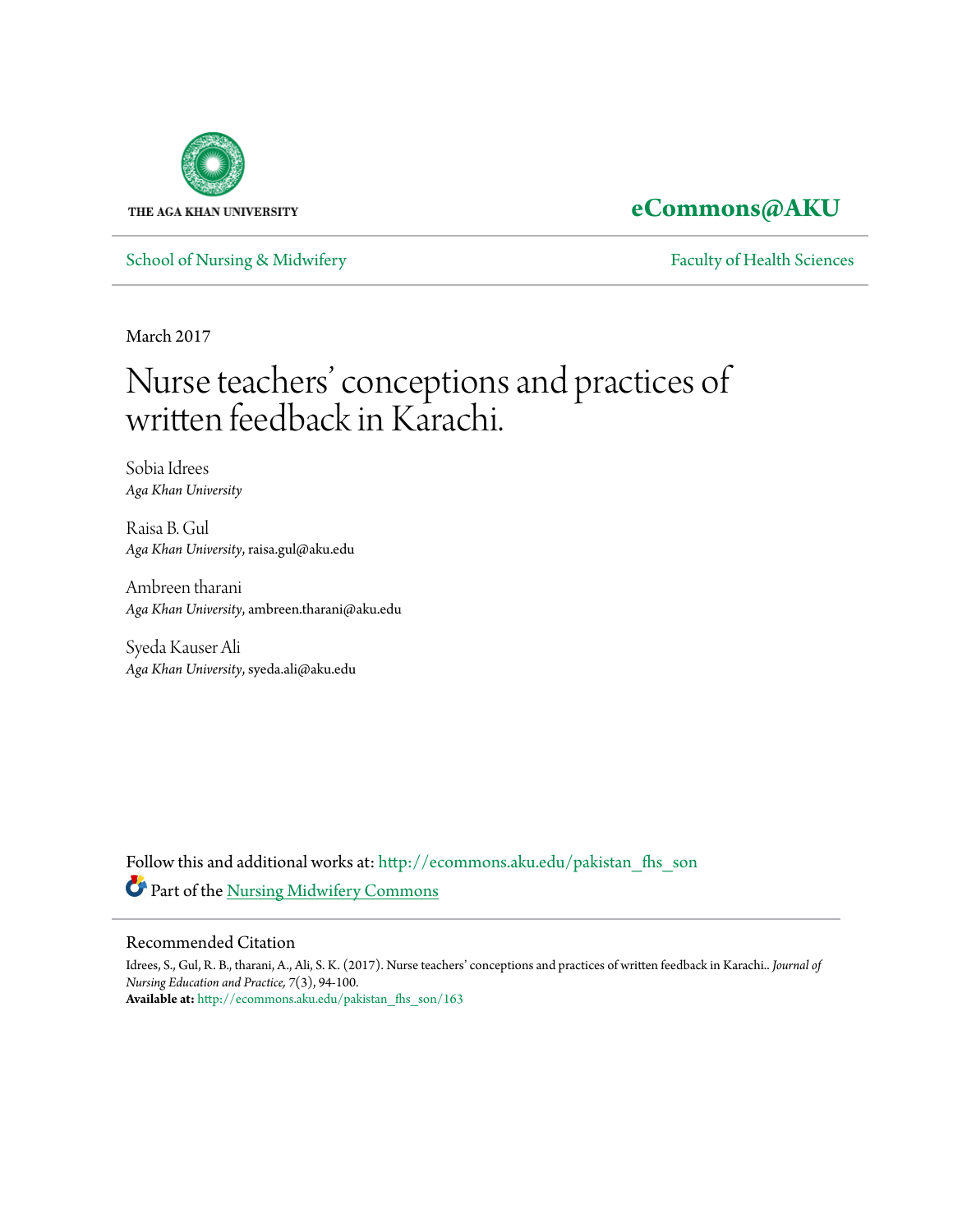# **ORIGINAL RESEARCH**

# Nurse teachers' conceptions and practices of written feedback in Karachi

Sobia Idrees  $^{\ast1,2}$ , Raisa B. Gul<sup>1</sup>, Ambreen Tharani<sup>1</sup>, Syeda Kausar Ali<sup>3</sup>

 $1$ School of Nursing and Midwifery, Aga Khan University, Karachi, Pakistan

<sup>2</sup> College of Nursing, Shaheed Zulfiqar Ali Bhutto Medical University (PIMS), Islamabad, Pakistan

 $3$ Department of Education Development, Aga Khan University, Karachi, Pakistan

| <b>Received:</b> January 28, 2016  | Accepted: May $11, 2016$                    | <b>Online Published:</b> November 3, 2016 |
|------------------------------------|---------------------------------------------|-------------------------------------------|
| <b>DOI:</b> $10.5430/jnep.v7n3p94$ | URL: http://dx.doi.org/10.5430/jnep.v7n3p94 |                                           |

#### ABSTRACT

Background: Written Feedback (WFB) plays a significant role in student's learning in terms of improvement of their academic writing skills. However, the quality of WFB may be affected by various personal and contextual factors. This study aimed to identify nurse teachers' conceptions and practices of WFB on written assignments in nursing degree offering institutions in Karachi, Pakistan.

Methods: A cross-sectional descriptive study design was used to answer the study questions. The study was conducted at 11 nursing schools in Karachi by recruiting those teachers who were teaching in nursing degree programs. The sample size of the study consists of 80 teachers. Universal sampling technique was used to select the subjects of the study.

Results: The study result consists of demographic information of the participants, teachers' conceptions and their practices of WFB. Although majority (92%) of the teachers believed that WFB is important for students' learning, they acknowledged that they were not able to provide WFB at optimum level to their students. This gap in practice is attributed to various personal, contextual, and organizational factors; among them, the highest reported factors were teachers' lack of training for provision of WFB (84%), distraction in the environment (78%), and constraints of time due to teacher's workload (74%).

Conclusions: The importance of WFB for students' learning is well established in the literature. However, the preparation of teachers and an enabling environment to facilitate teachers for optimum practices of WFB needs considerable attention by educational institutions.

Key Words: Teachers' conceptions, Teachers' practices, Written Feedback, Students' learning

#### 1. INTRODUCTION

Many scholars have acknowledged the positive role of WFB to identify gaps in expected students' performance.<sup>[\[1](#page-6-0)-6]</sup> In addition, researchers believe that WFB can help the students to improve their academic writing skills $[3, 6-9]$  $[3, 6-9]$  $[3, 6-9]$  and making them reflect on their progress.<sup>[\[1,](#page-6-0)[2,](#page-6-2) [10\]](#page-7-2)</sup> Furthermore, it is also used to justify the students' grade or rank,<sup>[\[11\]](#page-7-3)</sup> and offers an opportunity for experiential learning.<sup>[\[12,](#page-7-4) [13\]](#page-7-5)</sup> However, the provision of WFB is affected by a number of personal and organizational factors.

Extensive literature is available about the students' conceptions of WFB. $[14-18]$  $[14-18]$  However, very few of the studies conducted from teachers' perspective on provision of  $WFB$ ,<sup>[\[4,](#page-6-3) [10,](#page-7-2) [19\]](#page-7-8)</sup> among them, only one study<sup>[\[10\]](#page-7-2)</sup> explored teachers' accounts and experiences of teachers about WFB in

<sup>∗</sup>Correspondence: Sobia Idrees; Email: sobiaidrees786@gmail.com; Address: School of Nursing and Midwifery, Aga Khan University, Karachi, Pakistan.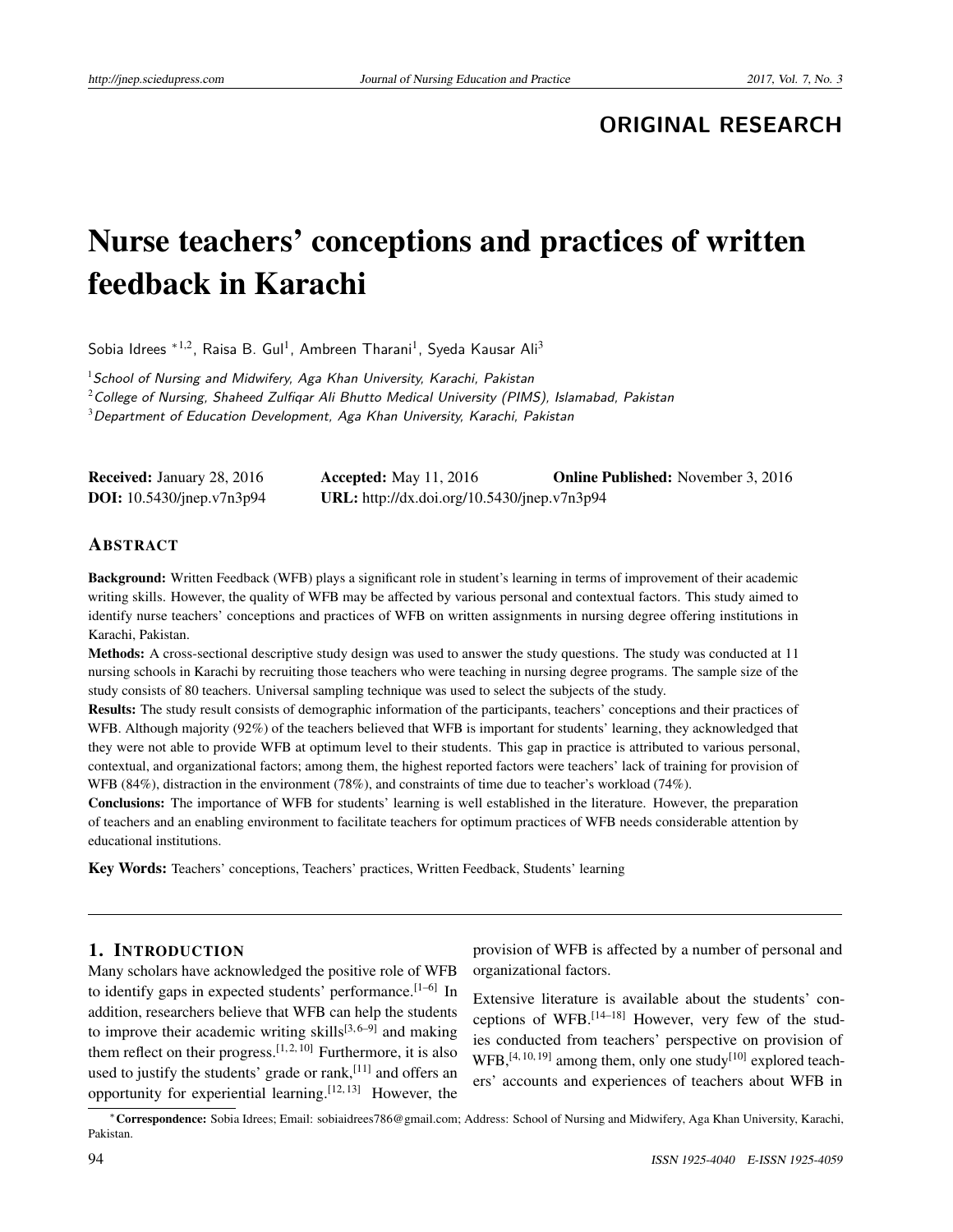Pakistan's context. Hence, the study was undertaken to answer the following three research questions:

- (1) What are the conceptions of teachers about giving written feedback to students?
- (2) What are the practices of teachers regarding written feedback to students?
- (3) What factors influence teachers' practices of providing quality written feedback to their students?

In this study, the term 'WFB' refers to any form of teachers' anecdote, comment, or suggestion on written assignment which is submitted by the student to the teacher.

#### Literature review

The usefulness of WFB has been extensively explored by the researchers in national and international literature in terms of students' learning and improving their academic writing skills. However, there is a difference in teachers' conceptions and practices of providing WFB.<sup>[\[19\]](#page-7-8)</sup> A study was conducted in the UK to explore the lived experiences of 48 lecturers about WFB on students' assignments. The lecturers were interviewed about their perceptions for providing WFB. The study reported variations among teachers' perceptions and beliefs regarding WFB such as, uncertainty about the purpose of providing WFB to their students. Similarly, authors investigated the perceptions of postgraduate medical students and faculty members regarding the amount and tone of WFB at the University of Washington, USA.[\[20\]](#page-7-9) They found that faculty's satisfaction level about providing WFB was significantly higher than the students' satisfaction level. Similarly, researchers examined the statements of undergraduate medical students regarding WFB on their clinical performance.[\[21\]](#page-7-10) They determined that only 16% of the WFB statements focused on suggestions for areas of improvement, while the rest of the statements indicated that the work was either correct or incorrect. Likewise, a study conducted in the UK to explore the teachers' practices of WFB by recruiting both faculty and students.<sup>[\[22\]](#page-7-11)</sup> They reported that the focus of the feedback was errors in the students' assignments rather than suggestions for improvements. Similarly, another study analyzed 3,000 written comments of teachers on 106 students' assignments and interviewed the students regarding the utility of those comments.[\[23\]](#page-7-12) He reported that some comments were useful for the students; such as, what was wrong, why it was wrong, and how to correct it. Whereas, in Pakistan, a study analyzed teachers' written comments on students' assignments and reported that 50% of WFB were complete sentences while the rest of the WFB was in the form of different symbols i.e., a question mark, tick mark, and happy and sad faces.<sup>[\[14\]](#page-7-6)</sup> In Pakistan, a study conducted by interviewing 12 teachers about their accounts and practices of providing WFB and reported

factors affect teachers' practices of WFB.[\[10\]](#page-7-2) Teachers' workload, lack of conducive environment, and teacher-student relationship were the significant factors affecting teachers' practices of WFB.

#### 2. RESEARCH METHODOLOGY

A cross-sectional descriptive study design was used to collect the data and answer the research questions. The study was conducted in public and private PNC recognized nursing schools that were offering undergraduate and graduate nursing degree programs in Karachi. The nursing schools that did not have the practice of providing WFB were excluded from the study. For eligibility of the participants, it was required to have had a minimum of one year of experience in teaching, irrespective of what their teaching subjects and gender were. The selection of the participants was done in two stages; in stage one, the potential institutions were recruited and in stage two, potential participants were recruited. There were 15 PNC recognized nursing institutions in Karachi. Following the inclusion and exclusion criteria, 11 institutions were included in this study. There were 161 teachers in the 11 institutions, 57 teachers were excluded due to non-eligibility and being on leave. Rest of them  $(n =$ 104) potential participants were invited for the study. Out of 104, finally, 80 (76.9%) teachers were voluntary participated in the study. Ethical approval was obtained from ethical review committee of the Aga Khan University followed by institutional permission from the head of each institute that participated in the study. The returning of filled questionnaire from the participants was considered their individual consent for the study. The principles of anonymity, confidentiality and dignity were maintained throughout the research process. The data were collected through a self-administered questionnaire that was developed after thorough review of national and international literature. The universal sampling technique was employed in the study. The study questionnaire contained of three sections A, B, and C; section A consisted of nine items on demographic information of the participants, section B consisted of 22 statements on teachers' conception of WFB, and section C contained of 22 statements on teachers' practices of WFB respectively. The responses of the participants were measured on Likert scale from 1 (disagree) to 3 (agree) for conceptions, and from 1 (least frequent) to 3 (most frequent) for practices. The content validity index was computed for section B and C; it was 0.97 for relevance and 0.90 for clarity and questionnaire was pilot tested to ensure its validity. To ensure reliability of the tool, items were worded both positively and negatively. The Cronbach's alpha for both conception and practices part was 0.668. The SPSS-version-19 was used for statistical analysis of the data.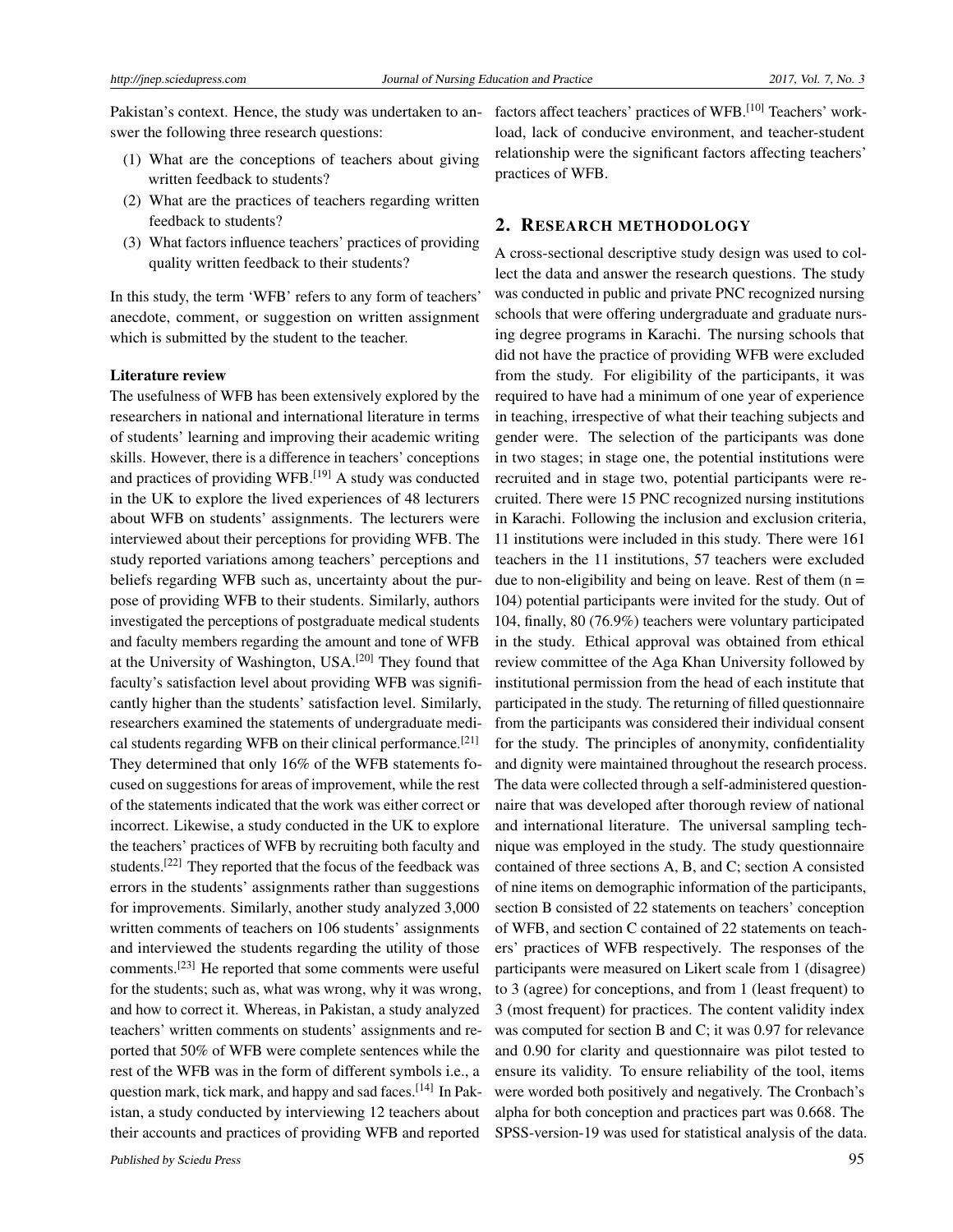The percentages and frequencies were calculated for demographic information of the participants and constructs were made for conception and practices part of the questionnaire.

# 3. STUDY RESULTS

The study results consist of demographic information of the participants followed by teachers' conception and practices of WFB. Constructs were reported under teachers' conceptions and practices of WFB.

#### 3.1 Demographics of the study participants

Out of 80 teachers, majority of the participants were 31- 40 years old, followed by 20-30 years and >40 years old (see Figure 1a). The majority of the study participants were Master's degree holders, followed by bachelors and Ph. D degree

(see Figure 1b). With regard to their designation, 1/5th of the participants were at the Assistant Professor level while the rest were Senior Instructors and Instructors (see Figure 1c).

Most of the participants were female and they were teaching to the undergraduate students at private institutions (see Table 1). The teaching experience of the participants ranged from one to 30 years. The mean year of experience was 7.8 years  $\pm$  6.1 years. When the participants were asked about the means through which they learnt to give WFB, it was revealed that 89% of the participants had learnt it informally while only (5%) of the participants have had attended a formal course or training on how to give WFB. While, rest of them learnt to give WFB through trial and error method. Nearly, 90% of the participants affirmed that they need formal training on provision of WFB.



Figure 1. (a) Age of the Participants, (b) Qualification of the Participants, (c) Designation of the Participants

| Table 1. Demographic Information of the Participants |                                                                                                                                                                                                                                                                                                  |  |  |  |
|------------------------------------------------------|--------------------------------------------------------------------------------------------------------------------------------------------------------------------------------------------------------------------------------------------------------------------------------------------------|--|--|--|
| $\mathbf{v}$                                         | $\mathbf{E}$ and $\mathbf{E}$ and $\mathbf{E}$ and $\mathbf{E}$ and $\mathbf{E}$ and $\mathbf{E}$ and $\mathbf{E}$ and $\mathbf{E}$ and $\mathbf{E}$ and $\mathbf{E}$ and $\mathbf{E}$ and $\mathbf{E}$ and $\mathbf{E}$ and $\mathbf{E}$ and $\mathbf{E}$ and $\mathbf{E}$ and $\mathbf{E}$ and |  |  |  |

| <b>Variables</b>        | <b>Frequency n</b> | (%)  |
|-------------------------|--------------------|------|
| Gender                  |                    |      |
| Male                    | 29                 | (36) |
| Female                  | 51                 | (64) |
| <b>Teaching program</b> |                    |      |
| Undergraduate           | 44                 | (55) |
| Graduate                | 36                 | (45) |
| <b>Institution</b>      |                    |      |
| Public                  | 22                 | (28) |
| Private                 | 58                 |      |
|                         |                    |      |

#### 3.2 Teachers' conceptions about WFB

Teachers' conceptions of WFB are organized into four constructs i.e., teachers' beliefs about WFB, reasons of providing WFB, followed by anticipated students' response and factors affecting the quality of WFB.

#### 3.2.1 *Teachers' beliefs about WFB*

As presented in Table 2, with regard to teachers' conceptions about WFB, majority of the teachers agreed that WFB is as

important as verbal feedback and most of them stated that the comments of the teacher should match with the grades. The participants were divided in their view whether negative feedback leads to poor evaluation of the teacher by the students, while 66% agreed that WFB should focus on both the strengths and the areas of improvement.

#### 3.2.2 *Reasons of providing WFB*

The majority of the teachers agreed that WFB enables students to self-assess their work. Likewise, most of them agreed that they give WFB to communicate their expectations, justify the grades on the paper, and to help students to overcome the gaps in their work. More than 60% reported that they have had no institutional policy on provision of WFB to their students.

#### 3.2.3 *Anticipated students' response*

Most of the study participants reported that students improve their work after receiving feedback from their teachers. While, teachers were divided in their responses whether students rarely accept teacher's comments and pay attention to their grades only (see Table 3).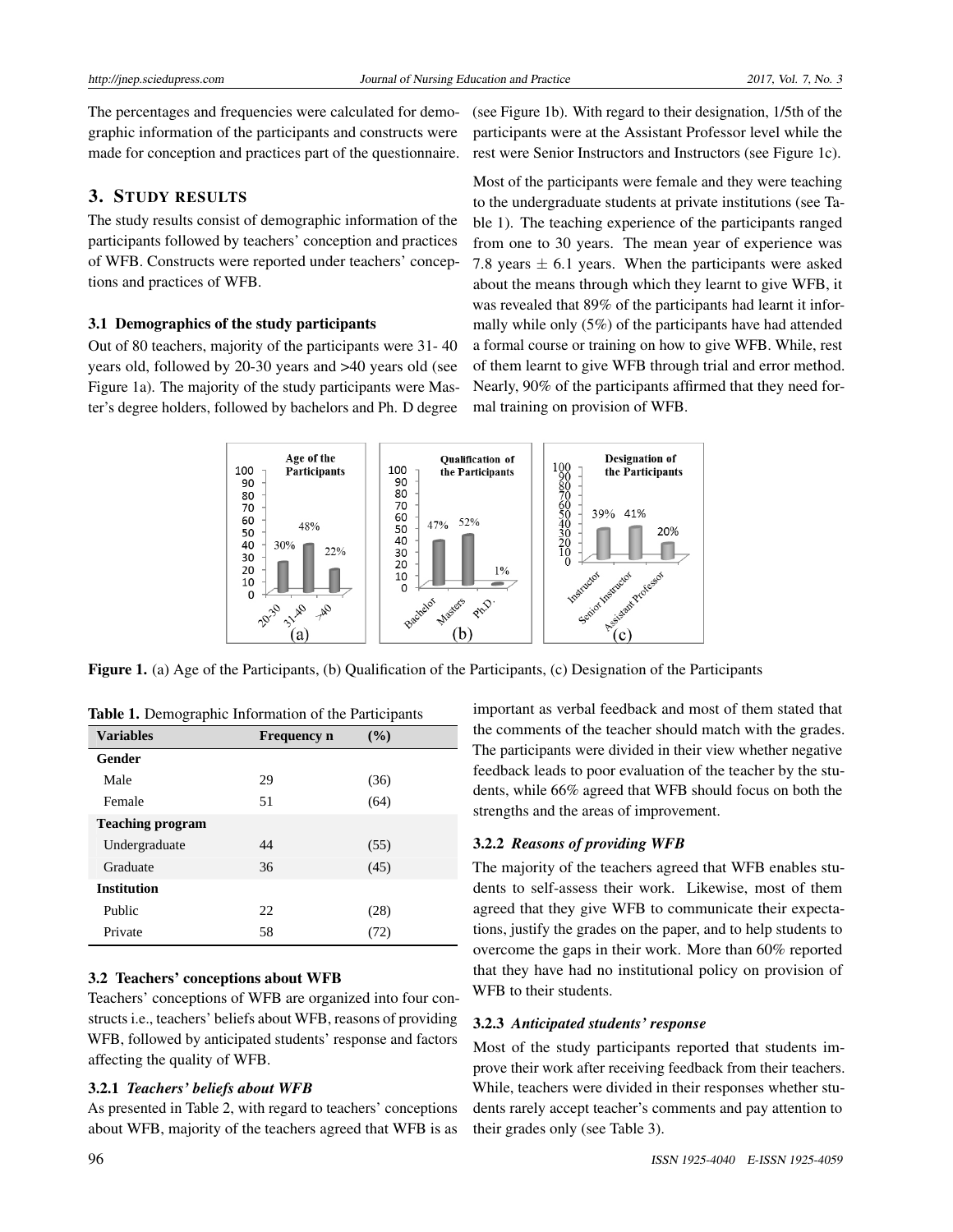| <b>Variables</b>                         | Agree $(\% )$ | Undecided $(\% )$ | Disagree $(\% )$ |
|------------------------------------------|---------------|-------------------|------------------|
| <b>Teachers' Beliefs about WFB</b>       |               |                   |                  |
| WFB is as important as verbal            | 92            | 5                 | 3                |
| Remarks should match with marks          | 87            |                   | 8                |
| WFB should focus on good work only       | 21            | 12                | 66               |
| Negative WFB can lead to poor evaluation | 44            | 20                | 36               |
| <b>Reasons of providing WFB</b>          |               |                   |                  |
| Students' self-assessment                | 88            | 10                | $\mathfrak{D}$   |
| Communicate gap about performance        | 86            | 10                | 3                |
| Communicate teachers' expectations       | 85            | 13                | $\overline{c}$   |
| Justify the grades                       | 80            | 9                 | 11               |
| Meet students' expectation               | 48            | 32                | 20               |
| An institutional policy                  | 29            | 9                 | 62               |

#### Table 2. Constructs for Teachers' conceptions of WFB

#### 3.2.4 *Factors affecting the quality of WFB*

As depicted in Table 3, a majority of the teachers agreed that the quality of WFB is affected by the teacher's workload, the training of the teachers in providing WFB, and distracting environment. However, nearly half of the participants agreed that the quality of WFB is also affected by the length of the assignment and student-teacher relationship.

# 3.3 Teachers' practices regarding WFB 3.3.1 *Focus of WFB*

It was gratifying to note that, the majority of the participants reported that, most of the time, they use pre-defined guidelines to check students' papers and pay more attention to the content as compared to the grammatical accuracy of the paper (see Table 4).

| Table 3. Constructs for Teachers' conceptions of WFB |  |
|------------------------------------------------------|--|
|------------------------------------------------------|--|

| <b>Variables</b>                            | Agree $(\% )$ | Undecided $(\% )$ | Disagree $(\% )$ |
|---------------------------------------------|---------------|-------------------|------------------|
| <b>Anticipated Student's response</b>       |               |                   |                  |
| Students improve their work                 | 89            | 5                 | 6                |
| Students rarely accept teacher's WFB        | 46            | 13                | 40               |
| Students pay attention to grades only       | 40            | 15                | 45               |
| Critical WFB demotivates students           | 35            | 15                | 50               |
| <b>Factors Affecting the Quality of WFB</b> |               |                   |                  |
| Teacher's training                          | 84            | 10                | 6                |
| Workload of teacher                         | 74            | 10                | 16               |
| Length of assignment                        | 51            | 15                | 33               |
| Distracted environment                      | 78            | 11                | 11               |
| Student-teacher relationship                | 49            | 10                | 41               |
| Individual student's reaction               | 44            | 26                | 30               |
| Student's identity is known                 | 58            | 20                | 22               |

#### 3.3.2 *Approach towards correcting students' errors*

As shown in table 4, an equal percentage of the participants reported that they hesitate to highlight students' errors on their papers; and they use positive language to soften the effect of critical feedback on students' papers.

# 3.3.3 *Opportunity for seeking clarification regarding WFB*

With regard to providing students the opportunity for seeking clarification, Table 4 presents the results on the different approaches teachers use for discussing WFB with their students. More than 3/4th of the participants revealed that, they do not Published by Sciedu Press 97

have time to discuss WFB with the students. However, when they get an opportunity, they do discuss WFB with students on individual basis. While, rest of them reported different approaches for seeking clarification about WFB with their students (see Table 4).

# 3.3.4 *Mechanics of WFB*

With regard to the mechanics of WFB, the participants' response indicated that majority of them provide WFB via anecdotes on relevant pages of the assignment. However, their views varied on other aspects as shown in Table 4.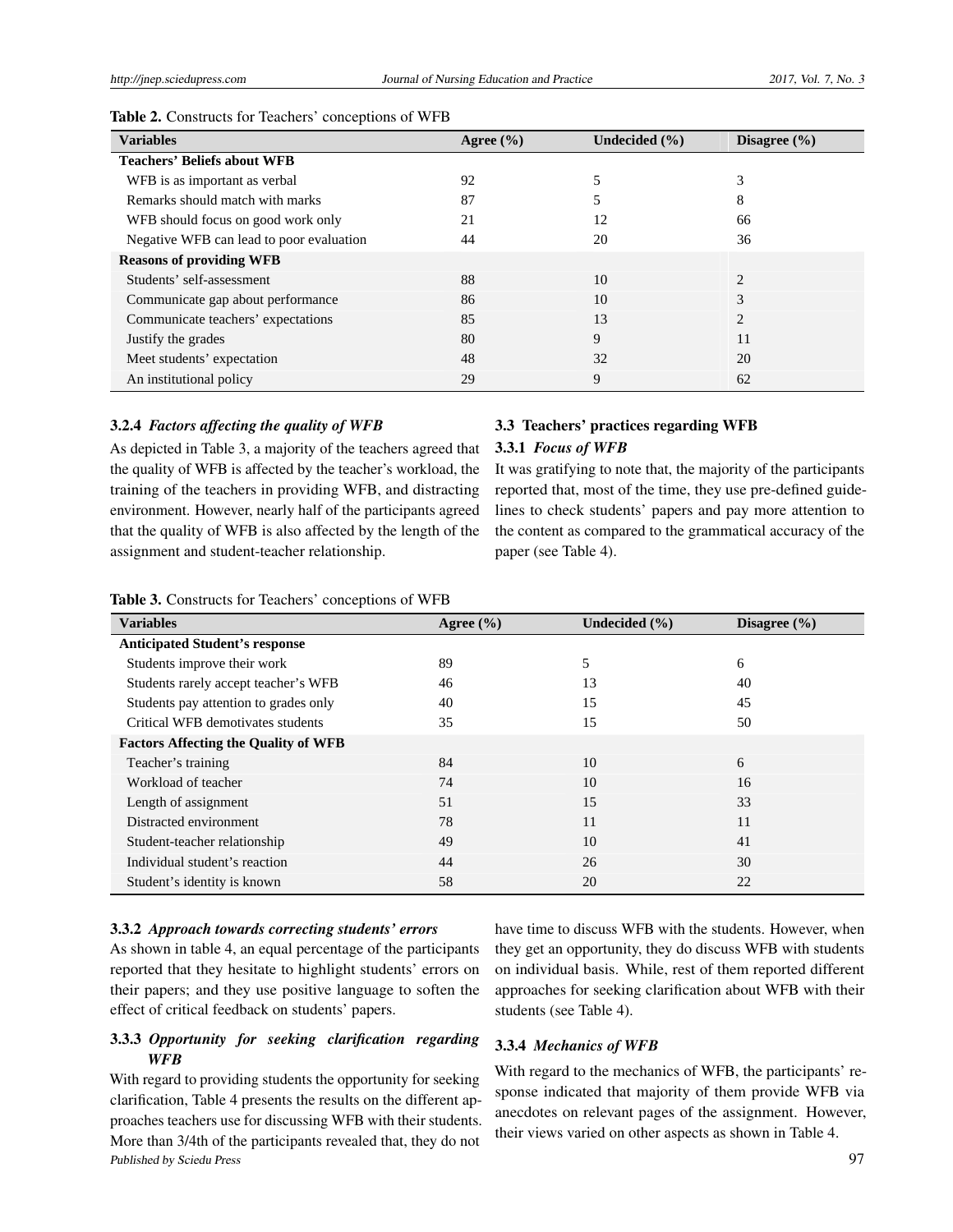| <b>Variables</b>                                           | Most frequent $(\% )$ | Sometimes $(\% )$ | Least frequent $(\% )$ |
|------------------------------------------------------------|-----------------------|-------------------|------------------------|
| <b>Focus of WFB</b>                                        |                       |                   |                        |
| Grammar                                                    | 41                    | 36                | 23                     |
| Content                                                    | 85                    | 10                | 5                      |
| Assignment guidelines                                      | 85                    | 11                | 4                      |
| <b>Approach towards Correcting Students' Errors</b>        |                       |                   |                        |
| I don't hesitate to indicate students' errors              | 13                    | 16                | 70                     |
| I deliberately use positive language to soften critical FB | 70                    | 22                | 7                      |
| I correct the errors as I find them                        | 60                    | 21                | 18                     |
| <b>Opportunity for seeking clarification about WFB</b>     |                       |                   |                        |
| Individually                                               | 76                    | 16                | $\overline{7}$         |
| In a group                                                 | 31                    | 18                | 50                     |
| Students have low grades                                   | 35                    | 18                | 46                     |
| Upon student request                                       | 37                    | 16                | 46                     |
| Have no time to discuss WFB                                | 78                    | 16                | 5                      |
| <b>Mechanics of WFB</b>                                    |                       |                   |                        |
| I write comments:                                          |                       |                   |                        |
| On relevant pages                                          | 85                    | 10                | 5                      |
| On one page                                                | 47                    | 16                | 36                     |
| Via track changes                                          | 26                    | 18                | 55                     |
| For writing comments, I use a:                             |                       |                   |                        |
| Designed checklist                                         | 52                    | 11                | 36                     |
| Lead pencil                                                | 25                    | 13                | 62                     |
| Red pen                                                    | 46                    | 18                | 35                     |

#### Table 4. Teachers' Practices Regarding WFB

# 4. DISCUSSION

This study revealed that nearly 90% of them showed interest in attending a formal training on giving WFB, if provided an opportunity as very few of the participants had learnt to provide WFB through a formal course. Whereas, the highest percentage of the participants reported that they learnt to give WFB by reading their teachers' comments: when they were in the role of students. This indicates the significance of the teachers WFB on the students' papers, as giving feedback not only improves the performance of an individual student, but also transmits the practice of giving feedback to the next generation and so on. As researchers explored students' perceptions on WFB in the same context and reported that even students perceived that teachers are not trained in providing WFB to the students.<sup>[\[14\]](#page-7-6)</sup> This strongly indicates the teachers' need for formal training on provision of WFB.

Concurrent with the findings of several other studies,[\[15,](#page-7-13) [16,](#page-7-14) [23,](#page-7-12) [24\]](#page-7-15) teachers in the current study, have asserted that WFB should not only focus on the areas of improvement, but should also appreciate the students' strengths demonstrated in the given assignment. In addition, they reported that they

do not have institutional expectation for consistent provision of WFB to their students. In their studies,  $[8, 10]$  $[8, 10]$  $[8, 10]$  researchers reported that most of the institutions do not have a policy for providing WFB; consequently, teachers do not bother to give WFB. To motivate teachers, a formal policy on the provision of WFB would be essential.

The teachers had variations in their focus of WFB focused on the content of the paper as compared to the language and grammar. The most probable reason for providing more feedback on the content could be that nursing graduates require content expertise in their subject before application in the clinical setting. On the other hand, the reason for overlooking the grammar of the paper could be the fact that usually the assignments are written in the English language and English not being the first language of the teachers, they may not have enough command of it to provide meaningful feedback.[\[8\]](#page-7-16)

The current study reported that, the majority of the teachers use "red pen" more frequently, as compared to the lead pencil for writing comments on students' papers. The choice of using red pen for writing comments on black and white paper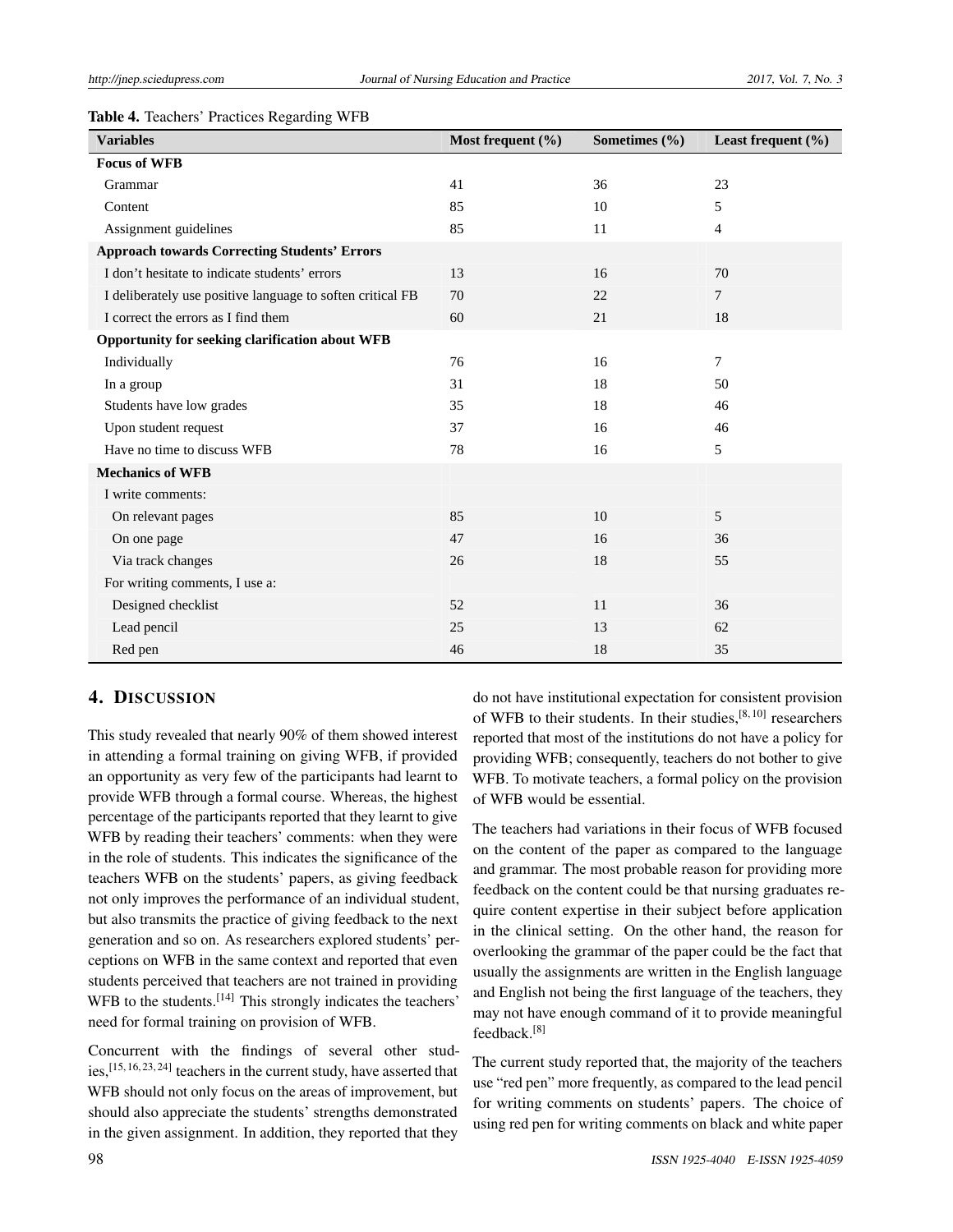creates a messy look on the paper. In addition, writing comments with red pen could be overwhelming for the students and may affect their receptivity. Moreover, if the teacher writes comments with a lead pencil, it could be easier for the teacher to erase the comments, if needed; on the contrary, if red pen is used, it may not be possible to erase the comments once written on the paper.

For better utilization of WFB, most of them asserted the importance of students seeking clarification regarding WFB from the teachers. However, in teachers' practices, Ghazal et al. reported that if this opportunity is not provided to the students, students seek peers' help in interpreting the WFB – a practice that may lead to misinterpretation of comments and hence undermine the teachers' efforts of feedback.<sup>[\[14\]](#page-7-6)</sup>

The majority of the participants admitted that they often hesitated to point out the mistakes on students' papers; however, it was encouraging to know that, they made a conscious effort to use positive language in their comments. On the contrary, scholars also reported students' perspective that teachers highlight the mistakes on students' paper but do not provide positive feedback on students' assignments.<sup>[\[8\]](#page-7-16)</sup>

For effective utilization of WFB, it is better to discuss WFB on individual basis for its clarification. However, teachers were unable to do so because they were overburdened and did not have conducive environment that would help them to concentrate on WFB. Researcher suggested that, teachers may use abbreviations and different symbols to highlight strengths and areas of improvement on students' papers.[\[25\]](#page-7-17)

In line with existing literature,  $[10, 16, 26]$  $[10, 16, 26]$  $[10, 16, 26]$  $[10, 16, 26]$  $[10, 16, 26]$  the participants reported that teachers' lack of skills in providing WFB was the most significant factor, which affected the quality of WFB. Unlike the international literature, in the current study, in addition to teachers' workload, the participants also identified distracting environment as an important factor affecting the quality of WFB. Moreover, as reported by some previous studies,  $[8, 10]$  $[8, 10]$  $[8, 10]$  the quality of WFB is also affected by the student-teacher relationship and students' identity being known to the teacher. In such cases, students exercise politi-

cal power to influence teachers' WFB on their assignments. As<sup>[\[8\]](#page-7-16)</sup> reported that students perceive that teachers provide WFB by considering individual students' identity. In this regard, teachers are required to ensure the anonymity of students' assignment while checking their papers and providing comments without any form of bias.

# 5. LIMITATIONS OF THE STUDY

In the current study, the data relied on the recall of the participants' experiences of providing WFB. The questionnaire used in the study was self-administered; therefore, as Stommeland Wills suggested that the responses may have been distorted to match the social desirability.[\[27\]](#page-7-19)

#### 6. CONCLUSION

The current study highlighted the teachers' conceptions and practices of WFB. The participants affirmed the significance of WFB; however, in the absence of institutional expectations for them to provide WFB to their students. Therefore, it all depends on the teachers' choice and preferences to provide WFB. Moreover, other factors, such as, lack of skills and conducive environment hampered their desire to provide effective FB. First and foremost, teachers should get continued education to improve their feedback practices, in order to make it effective for the students. In addition, institutions should ensure that the teachers have the required skills for providing WFB provision of formal trainings/workshops on skills building for WFB in practice. Providing feedback is an essential skill for the teachers.

# ACKNOWLEDGEMENTS

We would like to acknowledge the Higher Education Commission (HEC) for financial support for this study. We are also sincerely thankful to all the heads of the institutions for providing us access to the study participants. We would like to extend our thanks to all the participants of this study for their valuable time and participation in the study.

### CONFLICTS OF INTEREST DISCLOSURE

The authors declare that there is no conflict of interest.

#### **REFERENCES**

- <span id="page-6-0"></span>[1] Corcoran J, Halverson AL, Schindler N. A formative midterm test increases accuracy of identifying students at risk of failing a third year surgery clerkship. The American Journal of Surgery. 2014; 207(2): 260-262. PMid:24268701 [http://dx.doi.org/10.1016/j.amj](http://dx.doi.org/10.1016/j.amjsurg.2013.10.009) [surg.2013.10.009](http://dx.doi.org/10.1016/j.amjsurg.2013.10.009)
- <span id="page-6-2"></span>[2] Giles TM, Gilbert S, McNeill L. Nursing Students' Perceptions Regarding the Amount and Type of Written Feedback Required to Enhance Their Learning. The Journal of Nursing Education. 2014; 53(1): 23-30. PMid:24308536
- <span id="page-6-1"></span>[3] Horeman T, Blikkendaal MD, Feng D, et al. Visual Force Feedback

Improves Knot-Tying Security. Journal of Surgical Education. 2014: 133-141.

- <span id="page-6-3"></span>[4] Koh LC. Academic Staff Perspectives of Formative Assessment in Nurse Education. Nurse Education in Practice. 2010; 10(4): 205- 209. PMid:19818688 [http://dx.doi.org/10.1016/j.nepr.20](http://dx.doi.org/10.1016/j.nepr.2009.08.007) [09.08.007](http://dx.doi.org/10.1016/j.nepr.2009.08.007)
- [5] Matzie KA, Kerfoot BP, Hafler JP, et al. Spaced Education Improves the Feedback that Surgical Residents give to Medical Students: a Randomized Trial. The American Journal of Surgery. 2009; 197(2): 252-257. PMid:18722585 [http://dx.doi.org/10.1016/j.amj](http://dx.doi.org/10.1016/j.amjsurg.2008.01.025) [surg.2008.01.025](http://dx.doi.org/10.1016/j.amjsurg.2008.01.025)